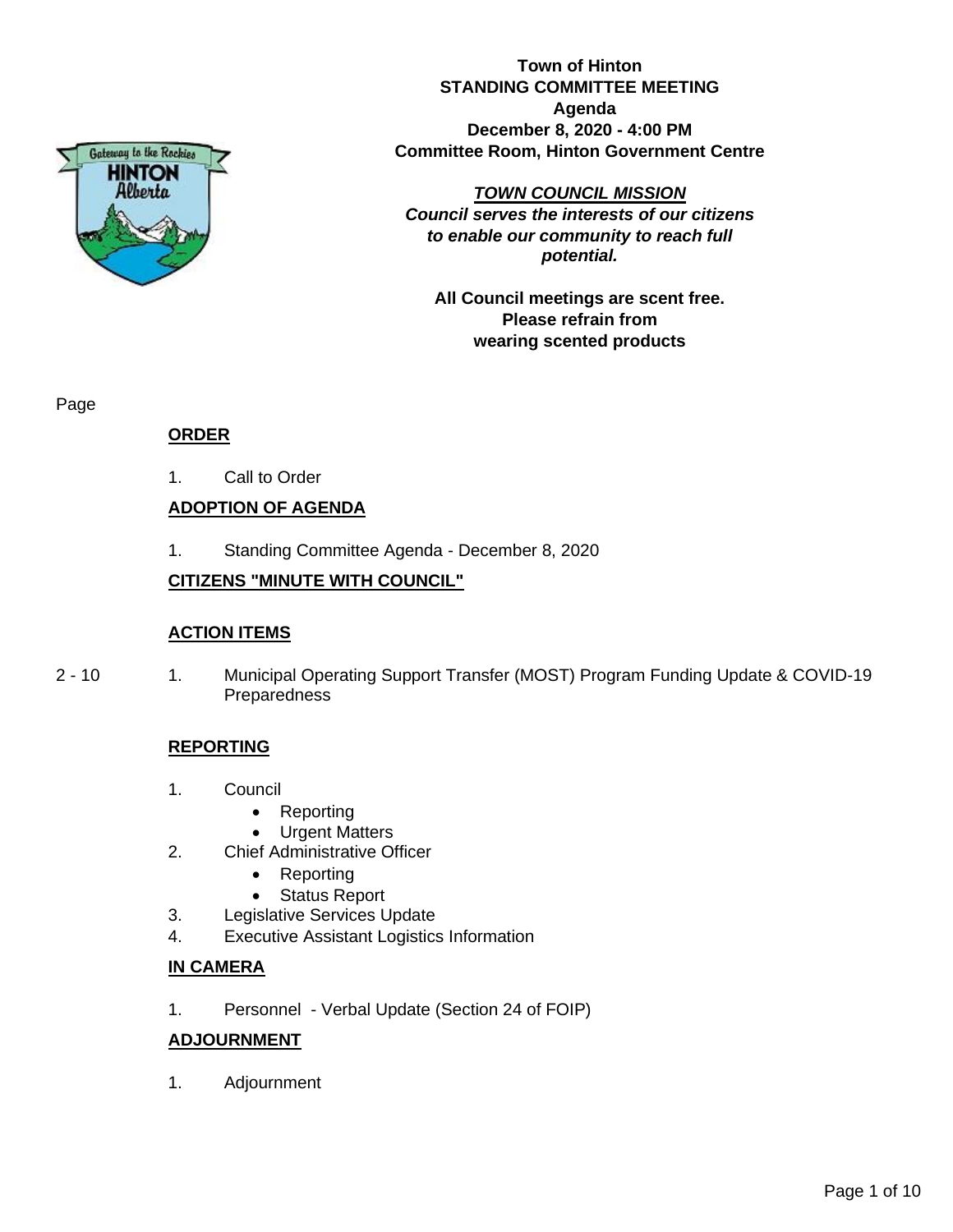

# **TOWN OF HINTON Administrative Report**

# ☒ **DIRECTION REQUEST** ☐ **REQUEST FOR DECISION** ☐ **INFORMATION ITEM DATE**: Standing Committee Meeting of December 8, 2020 **PRESENTED BY**: Emily Olsen, Chief Administrative Officer **RE**: **Municipal Operating Support Transfer (MOST) Program Funding & COVID-19 Preparedness**

#### **Recommended Action**

*That Committee direct Administration to bring forward, in Draft 2 of the Budget December 15th direction to place excess funds from the 2020 Operating Budget due to the Municipal Operating Support Transfer (MOST) Program Funding into the Emergency Response Reserve,*

*That Committee direct Administration to bring forward, in Draft 2 of the Budget December 15th the use of \$300,000 of the Emergency Response Reserve to offset future year operational cost increases, of which \$200,000 to be used in 2021 and \$100,000 to be used in 2022 with the intention of minimizing taxation impacts on business and residents.*

*That Committee direct Administration to bring forward, in Draft 2 of the Budget December 15th, a \$400,000 Council Operating Project, it's use to be determined by Council at a future meeting, and funded from the Emergency Response Reserve.* 

*That Committee direct Administration to bring further options for the use of the Emergency Response Reserve to a future Standing Committee Meeting no later than March 1, 2021.*

#### **Background**

## **EXECUTIVE SUMMARY**

In November 2020, the Town received \$1,005,641 from the Province of Alberta in recognition of the COVID operational impacts on the Town of Hinton. The funding is referred to as the Municipal Operating Support Transfer (MOST) Program. A Safe Restart Agreement has been signed to secure these funds for the Town of Hinton and under the Terms and Conditions set forth by the provincial government. During weekly Administrative updates to Council, the Chief Administrative Officer Informed Council of the receipt of these funds and on November 20 and 21, formally brought this information forward to Council during the budget deliberation process. Council directed Administration to bring a report on this matter to the Standing Committee Meeting of December 8, 2020.

## **HISTORY - ADMINISTRATION**

In early March 2020, Administration began discussing potential impacts of COVID-19 as the virus escalated quickly throughout Canada and the world, into a global pandemic. The Town of Hinton swiftly closed municipal buildings ahead of Provincial orders, which came only a few days later. The Town's Emergency Operation Centre (EOC) was activated to manage public safety and support Provincial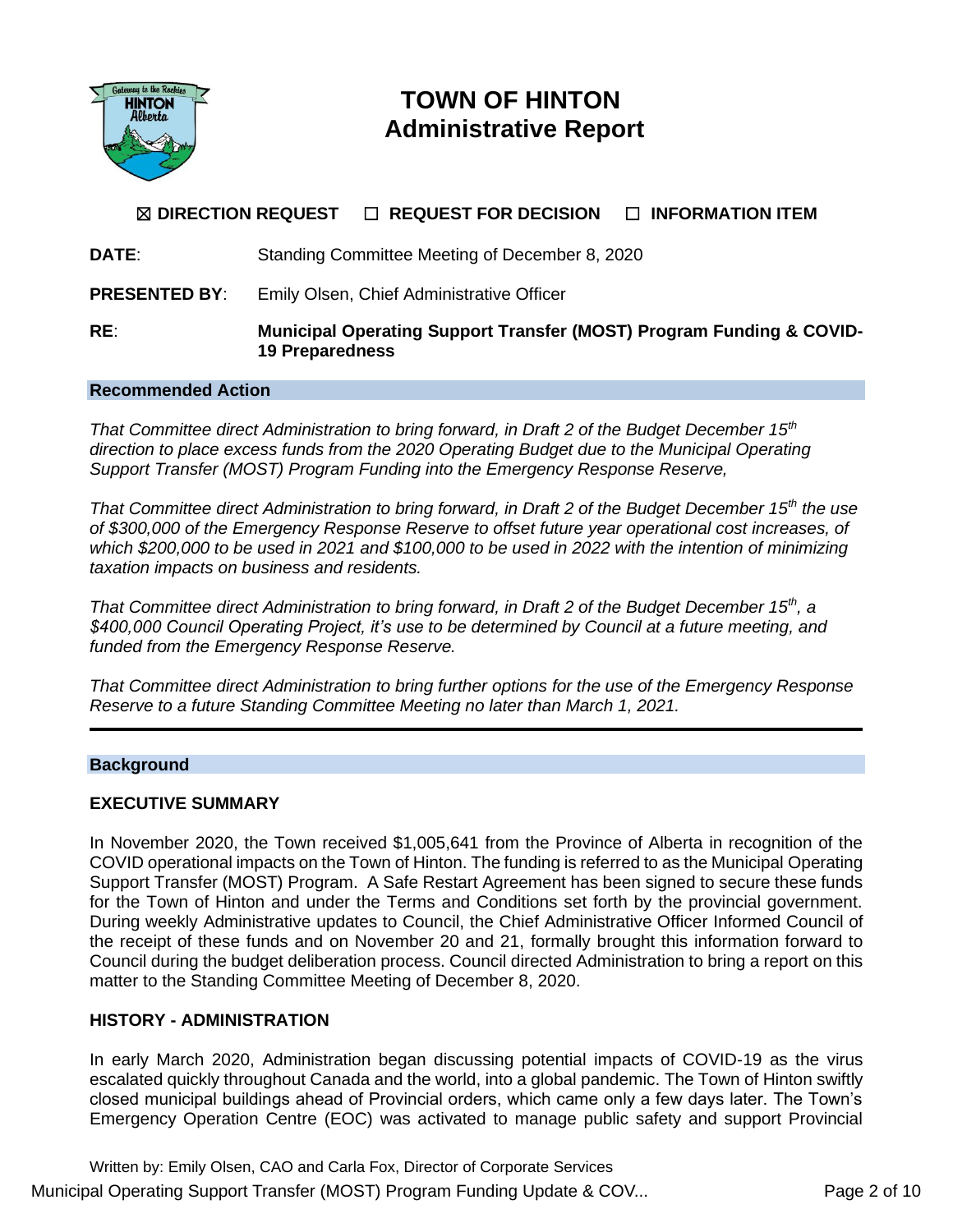restrictions. On April 2, 2020, a State of Local Emergency (SOLE) was declared to impose further restrictions on the use of indoor spaces and to customer limits for local stores that were permitted to remain open as essential businesses.

The closures of municipal facilities, infrastructure, and programs included:

- Recreation Centre (pool, arenas, courts, meeting spaces, and childcare programs)
- West Fraser Guild (offices, childcare through HKFS, Discovery Camp and Youth Centre)
- Hinton Municipal Library
- Protective Services Building (RCMP Detachment)
- Emergency Services Building (Fire Hall)
- Infrastructure Services Building
- Government Centre (Town Hall)
- Municipal parks, playgrounds, and adjacent parking lots.
- Hinton Golf Course
- Hinton Centre

Through the EOC and municipal operations, task forces were created to support increased cleaning protocols and alternative workspaces or work from home procedures.

As the Province implemented the first stages of their relaunch plan, Hinton ended the SOLE, and both municipal and provincial restrictions began to be lifted. Please visit<https://www.hinton.ca/reopened> for the *Hinton, Reopened* document that outlines Hinton and Alberta's relaunch stages.

Business Continuity Plans were developed to coordinate further reductions to core services, if required to manage financial, staffing, and safety requirements through the Pandemic. As well, the purpose of the Pandemic Business Continuity Plan included:

- Ensuring that the Town of Hinton can maintain critical and high priority service levels with a reduction of staff;
- Educating employees regarding precautionary measures to take to reduce the transmission of the virus among employees;
- Minimizing illness among employees;
- Defining the parameters of services levels;
- Identifying protocols for the Town of Hinton to follow during reduced staffing levels; and
- Cooperating with the Alberta Health Services and the local public health authority to promote public health efforts to slow and reduce the level of virus transmission and spread in the community.

On June 9, 2020 a COIVD-19 Financial, Staffing and Service Level Impacts report was brought to Standing Committee for information on the response and financial status of the Town due to the COVID-19 Pandemic impacts. Administration offset over \$1 million dollars of lost revenue and other cost impacts by implementing immediate cost saving measures supported by Town Council early into the pandemic response.

## **HISTORY - COUNCIL DECISIONS**

On March 17, 2020, Council provided direction to Administration to manage the financial impacts of COVID-19 through the following motion:

*That Council direct Administration to implement cost mitigation strategies within the 2020 Operating Budget to offset the ongoing financial impacts of COVID-19. Administration to provide Council with ongoing regular reports related to these mitigation strategies*.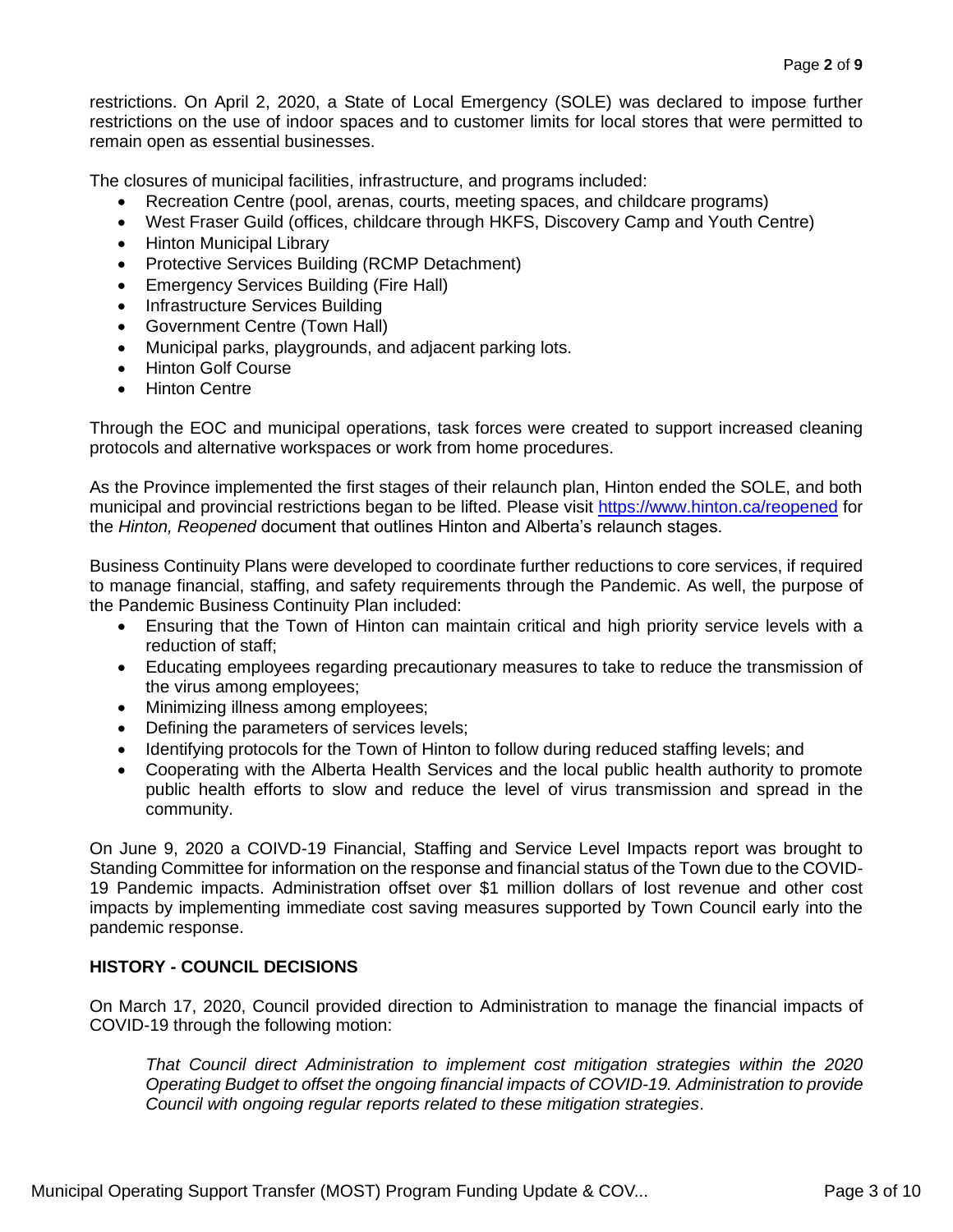On March 25, 2020, Yellowhead County indicated that their ability to meet some financial obligations may be challenged related to cost-sharing agreements through impacts of COVID-19. More will be known by both the Town and the County in coming months, as no dollar figure has been shared at this time.

On April 7, 2020, Council approved the deferment of municipal taxes and utilities through the following motions:

*That Council approve to extend the deadline for payment of 2020 Property Taxes from June 30, 2020 to August 31,2020 in order to provide residents and businesses payment deferral because of the COVID-I9 pandemic.*

*That Council approve deferring payment of Town Utilities for a period of 120 days covering the billings for April, May, June and July 2020 including the cancellation of any associated penalties in order to provide residents and businesses payment deferral as a result of the COVID-19 pandemic.*

On April 7, 2020, Council directed Administration to create a temporary Emergency Reserve Fund to be accessed through Council approval if financial impacts due to loss of revenue and increased COVID-19 related expenditures or issues with cashflow. This was achieved with the following two motions:

*That Council direct Administration to create a temporary Emergency Response Reserve.*

*That Council direct Administration to transfer \$240,000 from the Recreation Expansion Reserve to the Temporary Emergency Response Reserve with any requests to access funding from the Emergency Response Reserve to be approved by Council.*

## **Analysis**

To date, Administration has not needed to request access to additional funding from the Emergency Response Reserve (which would receive a transfer from the Recreational Facility Upgrade Reserve only if required and approved by Council). Administration has offset over \$1 million in lost revenues and increased costs due to the COVID-19 pandemic at this time.

#### **CHART 1**

| <b>Hinton Allocation</b>                                |                                                          | Ś  | 1,005,641 |  |
|---------------------------------------------------------|----------------------------------------------------------|----|-----------|--|
|                                                         |                                                          |    |           |  |
| <b>Recommended Allocation Breakdown</b>                 |                                                          |    |           |  |
|                                                         |                                                          |    |           |  |
| 2020 Actual Increased Operational Costs Due to COVID-19 |                                                          | \$ | 200,000   |  |
| 2020/21 Utility Service Lost Revenue Estimated          |                                                          | \$ | 150,000   |  |
| 2020 Revenue Loss Contributions                         |                                                          |    |           |  |
|                                                         | Fire & Bylaw Services - Service and Fine Revenue Loss    | Ś  | 118,000   |  |
|                                                         | Parks, Recreation and Culture - Service Revenue Loss     | Ś  | 200,000   |  |
|                                                         | Family Community Support Services - Service Revenue Loss |    | 232,000   |  |
|                                                         | Othere Revenue loss coverage taxation penalties          |    | 100,000   |  |
| <b>Total Amounts Estimated to be Covered</b>            |                                                          | S  | 1,000,000 |  |
|                                                         | Losses are estimated based on current financial results. |    |           |  |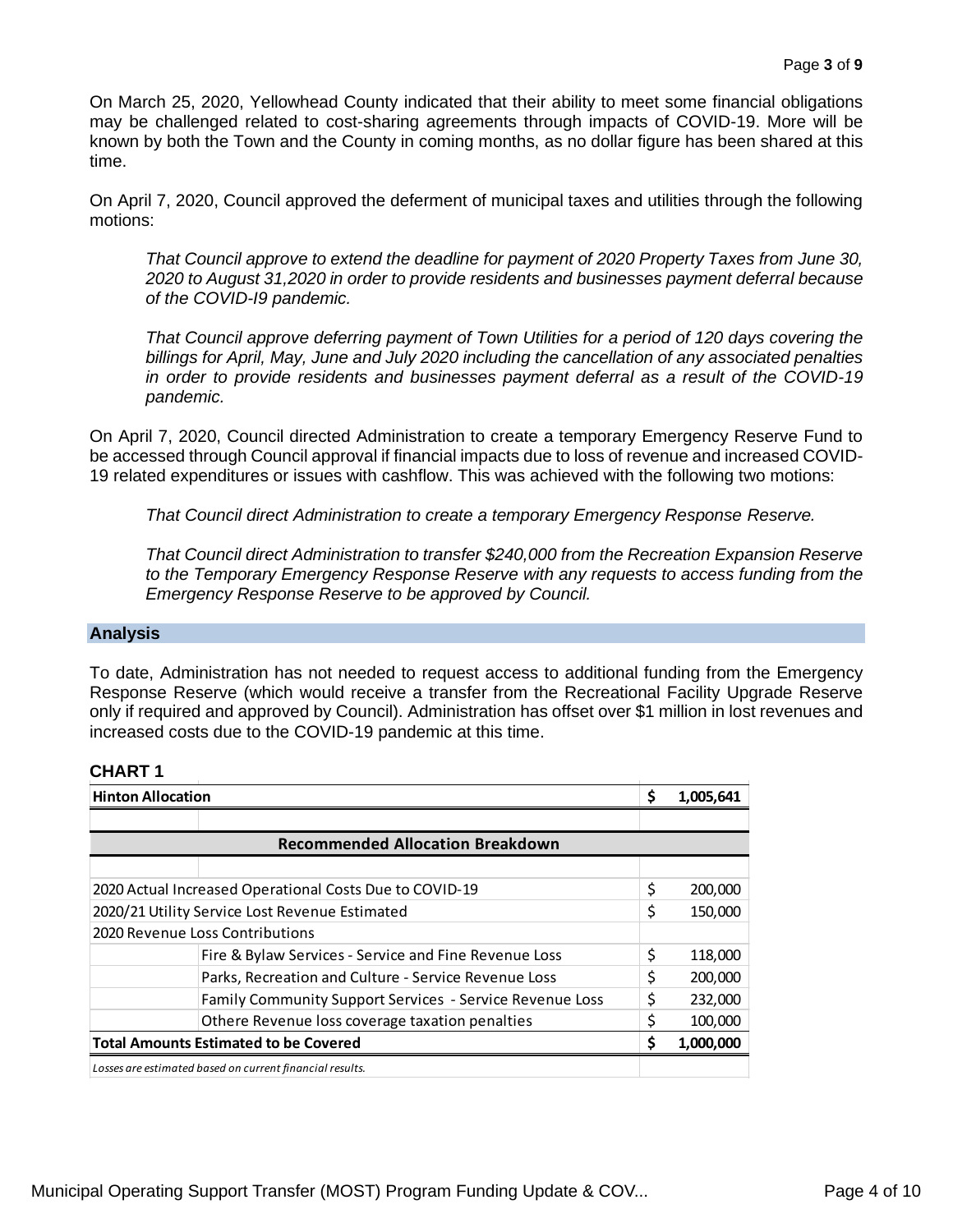The MOST Program funding has been provided to all Municipalities across the Province and Hinton's share totals just over \$1 million. This money will be recognized in 2020 as 'Other Grant Revenue 'and will offset the losses incurred by the Municipality in 2020. The estimation of total losses at this time are shown above.

Further anticipated losses from Phase 2 are not yet known at this time, however we believe that losses may increase slightly beyond what Administration had been able to offset with cost reduction strategies.

## **Phase 2 November - Current**

## **CASHFLOW CONSIDERATIONS**

Tax and utility deferments did not pose cashflow constraints through the summer months, and there was only an approximate 8% increase in additional outstanding taxation and utilities owing by September 1, 2020. However, as the pandemic prolongs, we may start to see further revenue losses and cost increases. Based on the current status of this Pandemic, Administration recommends placing any surplus from the 2020 Municipal Budget into the Emergency Response Reserve. This would allow Council the option to offset future revenue loses and increased costs without negatively impacting programs and services for the community.

To reduce cashflow concerns, Administration performed a thorough review and removed (deferred) capital projects from the Council-approved 2020 Capital Plan. Other alternatives to support serious cashflow impacts due to the utility and taxation deferrals include: creating a deferral program using 2020 surplus funds, offering a business grant program similar to the Town of Edson to assist businesses with COVID-19 impacts, increasing the Town's line of credit, and/or access an interest-free loan offered through the Province. These options would require approval from Council and would be brought forward through a report if deemed necessary.

## **STAFFING AND SERVICE LEVELS**

Currently, Administration is uncertain what Phase 3 of the COVID-19 impacts will look like, however, we can anticipate that if facilities are impacted in the same manner as they were at the beginning of the Pandemic, at the outside, a further loss could reach between \$800,000 to \$1,000,000 depending on the length of time shutdowns take place.

The proposed 2021 budget reflects a reduction in anticipated revenues of approximately \$126,000 due to the current state and impacts of COVID-19. In addition, attempts were made by Administration to offset these loses by reducing Parks seasonal staff and some re-prioritizing of required work as presented by the Community Services Department during budget deliberations. Administration recommends that Council consider using some of the surplus funds to offset these loses if they would like levels of service to remain stable.

To recap the 2020 impacts so far, toward the end of Phase 1, there were five employees who left the Town due to reasons that were not COVID-19 related. During this time, two employees joined the Town through grant-funded opportunities. Therefore, the Town had 150 employees at the start of Phase 2.

The Town continues to support employees with alternate work plans, including encouraging them to work from home where feasible or in alternate workspaces. This reduces contact exposure, lessens the need for additional cleaning of workspaces in Town offices, reduces absenteeism due to illness, and maximizes stability for program and services delivery to the community.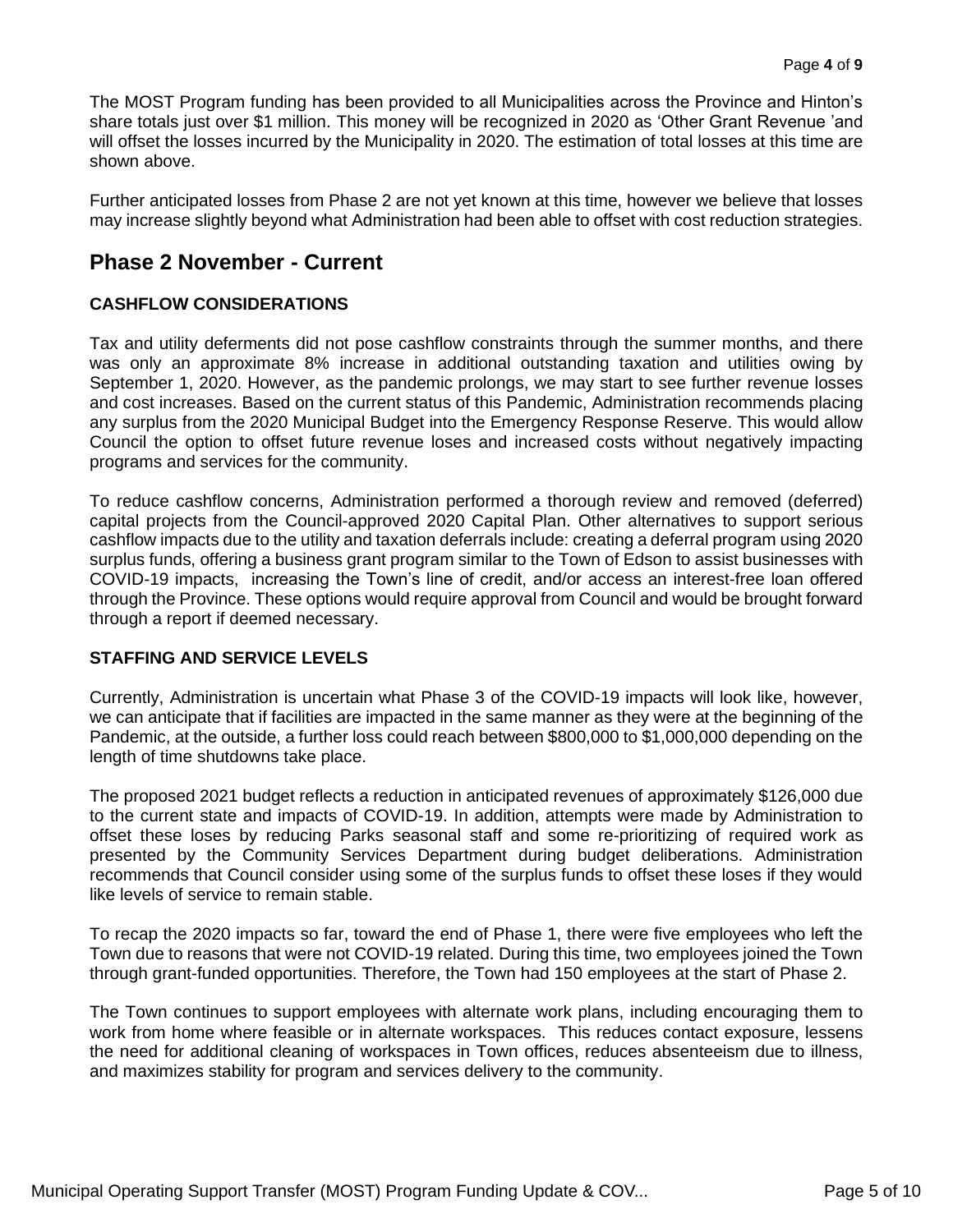All Arena Parks Operators were back to their original positions by June 8, 2020. The parks season ran with 5 Seasonal Parks Labours, the majority of who started on June 8. By mid-June, 5 Union-member employees who were on temporary lay-off filled the Parks Labourer positions until such time as they could return to their normal duties.

In July, Community Services was able to recall employees from the Library and Hinton Kids for Success program as operations were relaunched with a phased approach and with limited capacity.

Once the Provincial restrictions for recreation centres, community centres and indoor occupancy limits were lifted, most of the temporary staff layoffs ended, and our workforce resumed operations.

## **REOPENING PLAN FOR MUNICIPAL BUILDINGS**

The Town has reopened most municipal buildings such as the Government Centre, West Fraser Guild, Infrastructure Services, Protective Services, Emergency Services Buildings, as well as the Recreation Centre and Library under restrictions to recreation and community centres. However, due to the latest release of new protocols from the Alberta Government. some of the facilities have re-instated reductions and closures at this time. The total financial impact is not fully known at this time; due to this uncertainty, ensuring Emergency Response Reserve funds are available to deal with these outcomes, is imperative.

## **MOST Grant – Restrictions and Plan for Funds**

The Town presented two charts to Council during the budget presentations held on November 20 and 21, 2020. Updated information from those two charts is provided on the next page. Administration is presenting a strategy that suggests allocating these funds in 2020, as well as offers ideas for use of the consequential surplus from 2020 towards 2021 relief.

Firstly, the parameters from the Alberta Government under this Safe Restart Agreement are clear; the funds provided are to offset 2020 losses due to COVID. The Town cannot repurpose these dollars and place them into a reserve fund or use them for an unrelated purpose.

Administration has currently recognized the \$1,005,641 as revenue in 2020 so that it may offset the losses defined above in Chart 1. This chart reflects the actual losses incurred up to November 1, 2020 and the additional forecasted losses to yearend 2020. The impact of already recognizing the MOST funding in 2020, and because the expenditure reductions have already been made between March and November 2020 to offset revenue losses, the Town of Hinton will recognize a surplus for the year ending December 31, 2020. This surplus is estimated to be \$700,000, which if supported by a direction of Council, could be utilized and placed in the Emergency Response Reserve to be used in 2021 to offset continued Pandemic impacts, including tax rate relief to support the community as Hinton recovers.

Council could leave the use of these funds open until a plan can be developed to allocate as Council desires. Council could include in their direction to Administration the terms around the use of the funds which would require approval of Council. Currently a placeholder of \$200,000 has been included in the 2021 Draft 2 Operating Budget to support any Council desired project or program from the surplus funds recommended to be placed in the Emergency Operations Reserve. Budget is coming forward to Council on December 15, 2020.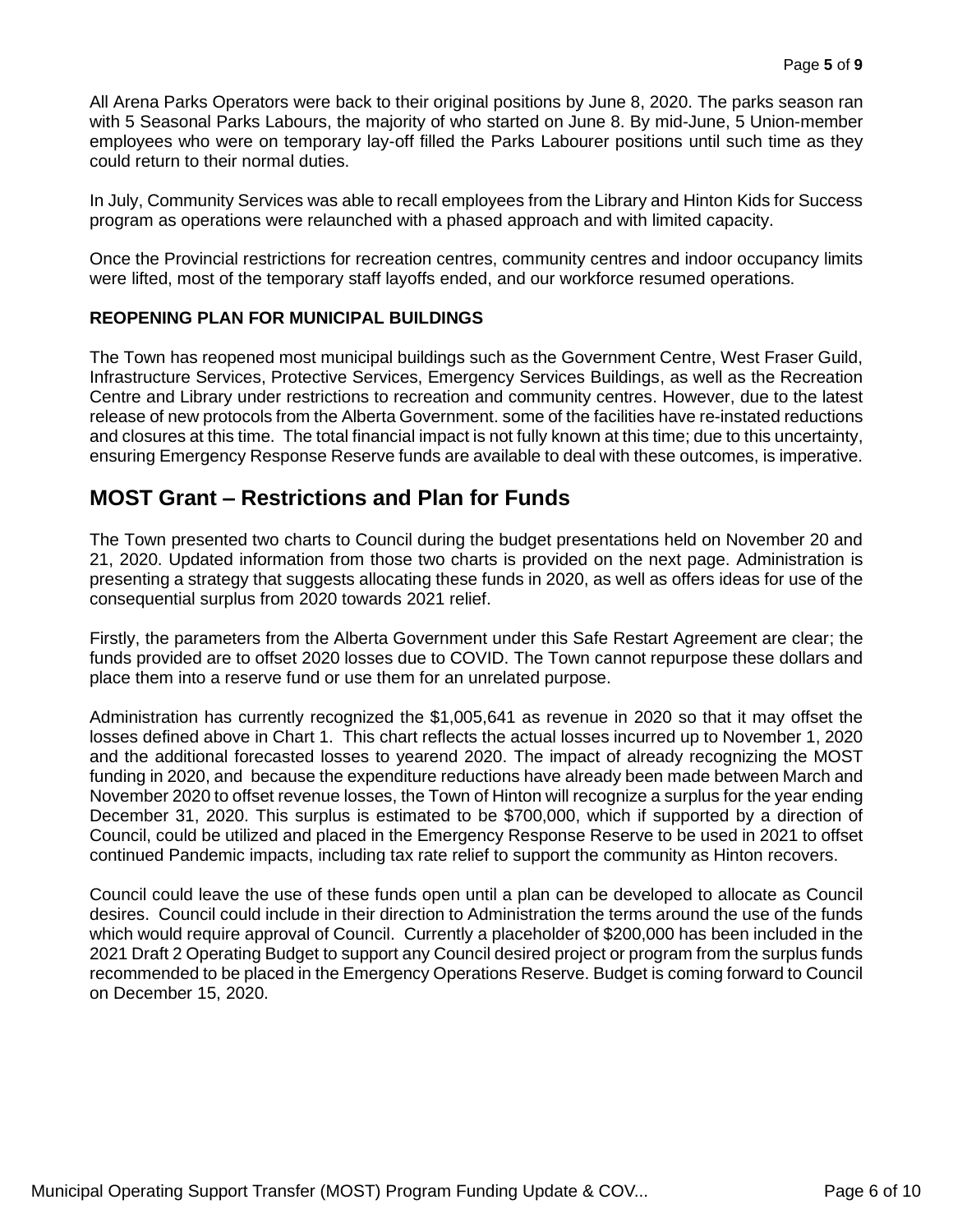## **CHART 2**

| <b>Total Amount to Transfer to Reserve in 2020</b>                  |    | 700,000 |
|---------------------------------------------------------------------|----|---------|
| <b>COVID IMPACT RESPONSE - IDEAS</b>                                |    |         |
| 2021 Chamber of Commerce Additional Funding Request                 | \$ | 30,800  |
| 2021 Flower Basket Program Support                                  | \$ | 29,000  |
| 2021 Operational Support - Reserve used to offset tax rate increase | \$ | 200,000 |
| 2022 Operational Support - Reserve used to offset tax rate increase | \$ | 200,000 |
| 2023 Operational Support - Reserve used to offset tax rate increase | \$ | 100,000 |
| 2021 Additional Emergency Response Reserve Contribution             |    | 140,200 |
|                                                                     |    |         |
| <b>Total Surplus Amounts Estimated to Allocate</b>                  | Ś  | 700,000 |

Chart 2 above is a brainstorm of ideas Council could consider in 2021 utilizing the funds placed in the Emergency Response Reserve. The Town understands the difficulties on our ability to continue to deliver consistent services and programs with the new restrictions, as well as the huge impact to our local business community and increased financial burden on residents. Administration has included options above that take this into consideration and have offered a subsidy program to help offset the operational increase over the three years working to provide a reasonable tax burden but still ensuring appropriate resources to deliver the services and programs required.

It is important to acknowledge that the Municipality is not through the pandemic and Administration does not recommend reducing the emergency reserve funds to zero at this point in order to ensure appropriate contingency available for future unknown impacts.

Administration will be seeking further direction from Council on any programs or services they would like to consider which will guide Administration when brining a report forward early in the new year that would allow for further direction in this regard. Administration will need time to research and assess any suggestions brought forward ideas to ensure that any program put forward will not add additional burdens that have not considered. It will also be important to ensure that all short and long-term implications are considered. Any program put in place must follow the parameters set for Municipalities under the Municipal Government Act.

## **EMERGENCY RESPONSE RESERVE OPTIONS**

As shown in the charts above, Administration has suggested programs for Council consideration. Some of these options require further research and understanding in order to assess long-term impacts and complexity factors. Some options for consideration are:

- 2021 Operating increase reduction/reserve subsidy (tax rate reduction) = \$200,000
- 2022 Operating cost reduction/reserve subsidy (tax rate reduction) = \$200,000
- 2022 Operating cost reduction/reserve subsidy (tax rate reduction) =  $$100,000$
- Chamber of Commerce additional grant coverage = \$30,800
- Community Services Parks Service Branch, adding back in the Flower Basket Program = \$29,000 (Direction from Council was to fund with grants)
- Emergency Response Reserve Leave Funds Within this Account for future COVID-19 Impacts  $=$  \$ Unknown
- Offset 2021 further revenue losses = \$ Unknown
- Increase Community Grant funding opportunities for 2021 = \$ Unknown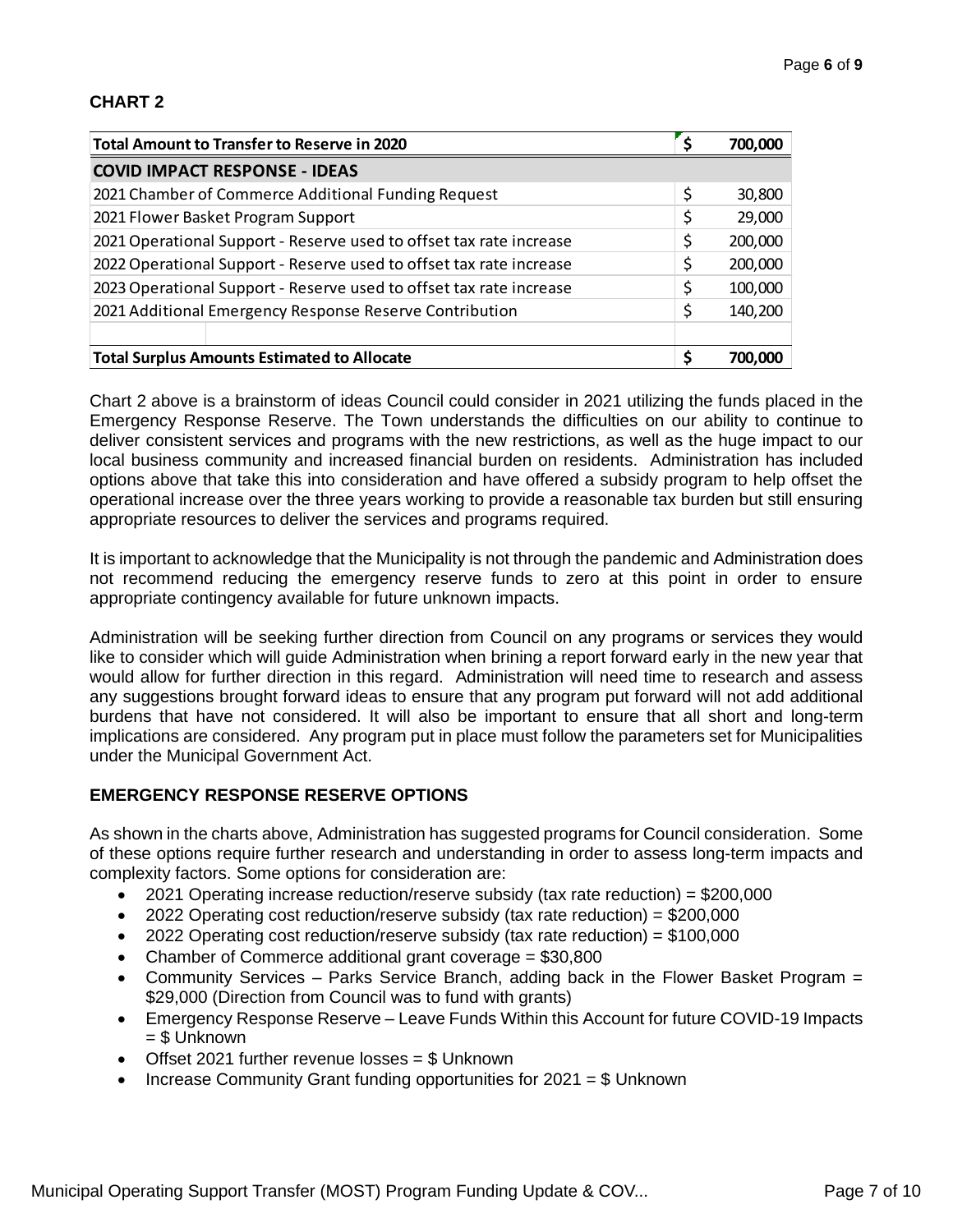The chart below looks at some of the options provided for Council's consideration in context of the 2021 – 2023 Budget. This is meant to support the understanding of the impact that the use of MOST funds would create in adjusting the tax rate, supporting the Chamber additional funding request, as well as the inclusion of the flower baskets.

| <b>Estimated Changes (Taxes Required &amp; Rate Estimates)</b>                                              | \$<br>518.492 |    | 2021    |    | 2022    |    | 2023    |
|-------------------------------------------------------------------------------------------------------------|---------------|----|---------|----|---------|----|---------|
| <b>Emergency Reserve Subsidy</b>                                                                            |               | Ś. | 200,000 | Ŝ. | 200,000 | Ŝ. | 100,000 |
| Draft 1 Budget Tax Rate                                                                                     |               |    | 4.0%    |    | 4.1%    |    | 4.1%    |
| <b>Subsidy Applied</b>                                                                                      | 200,000       |    | $-1.5%$ |    | $-1.5%$ |    | $-0.7%$ |
| <b>Adjusted Taxation Increase and Tax Rate</b>                                                              | \$<br>318,492 |    | 2.4%    |    | 2.6%    |    | 3.4%    |
| Draft 2 Changes Required*                                                                                   |               |    |         |    | 2.0%    |    | 2.0%    |
| Provide Civic Agency Funding to Disc Golf (Civic Agency +\$3000 and<br>Rec Transfer to Reserve +\$5,000)    | 8,000         |    | 0.1%    |    | 0.1%    |    | 0.1%    |
| Provide Additional Grant Funding to Chamber of Commerce \$30,800<br>(Covered by Emergency Response Reserve) | ٠             |    | 0.0%    |    | $0.0\%$ |    | $0.0\%$ |
| Add Flower Baskets back into the Operating Budget to be grant Funded<br>\$29,000                            | ۰             |    | $0.0\%$ |    | $0.0\%$ |    | $0.0\%$ |
| Remove One Bylaw Services Position from the Protective Services<br>Department                               | 57,498        |    | $-0.4%$ |    | $-0.4%$ |    | $-0.4%$ |
| Correct Historical Society Funding Allocation                                                               | 10,000        |    | $-0.1%$ |    | $-0.1%$ |    | $-0.1%$ |
| <b>Adjusted Taxation Increase and Tax Rate</b>                                                              | \$<br>258,994 |    | 2.0%    |    | 4.1%    |    | 4.9%    |

#### **Implications of Decision**

| <b>Financial Implications</b>               |                                                       |  |  |  |  |
|---------------------------------------------|-------------------------------------------------------|--|--|--|--|
| <b>Items</b>                                | <b>Comments</b>                                       |  |  |  |  |
| <b>Operating Cost/Implications</b>          | 2021 Council Project for COVID Impacts \$200,000      |  |  |  |  |
|                                             | 2021 Reduction in Operating Impacts \$200,000         |  |  |  |  |
|                                             | 2022 Reduction in Operating Impacts \$200,000         |  |  |  |  |
|                                             | 2023 Reduction in Operating Impacts \$100,000         |  |  |  |  |
| <b>Capital Cost</b>                         | \$0                                                   |  |  |  |  |
| <b>Budget Available</b>                     | \$700,000 Estimated to be place in Emergency Response |  |  |  |  |
|                                             | Reserve and included in the 2021 budget.              |  |  |  |  |
| Source of Funds                             | \$700,000 Emergency Response Reserve                  |  |  |  |  |
| <b>Budgeted Amount</b><br>$\circ$           | Funds anticipated from the 2020 surplus.              |  |  |  |  |
| Grants (successful/unsuccessful)<br>$\circ$ |                                                       |  |  |  |  |
| <b>Unbudgeted Costs</b>                     | \$0                                                   |  |  |  |  |

#### **Level of Service Implications**

- o Reduction to service levels occurred during 2020 and development of the 2021 budget due to impacts of COVID-19 and closures mandated by the Province.
- $\circ$  Further reductions may be required to the Operating Budget to offset anticipated revenue losses due to COVID-19 Phase 2*.*
- o Further required expense reductions to offset additional or unanticipated revenue losses may result in further required service level reductions through Council approval.

#### **Public Engagement**

o Permanent or long-lasting impacts that affect service levels for the 2021 Operating Budget are placed in public reports and can be found on the Town's website. Council may choose to engage the public further on the allocation of the surplus funds from 2020.

#### **Communications**

- $\circ$  Media relations, and information-sharing with the community, internal organization, and Council, have been managed to communicate impacts to budget and staffing levels.
- $\circ$  Purposeful, scheduled updates to the community have included information from the EOC, operations, and Council to ensure residents had up-to-date communication on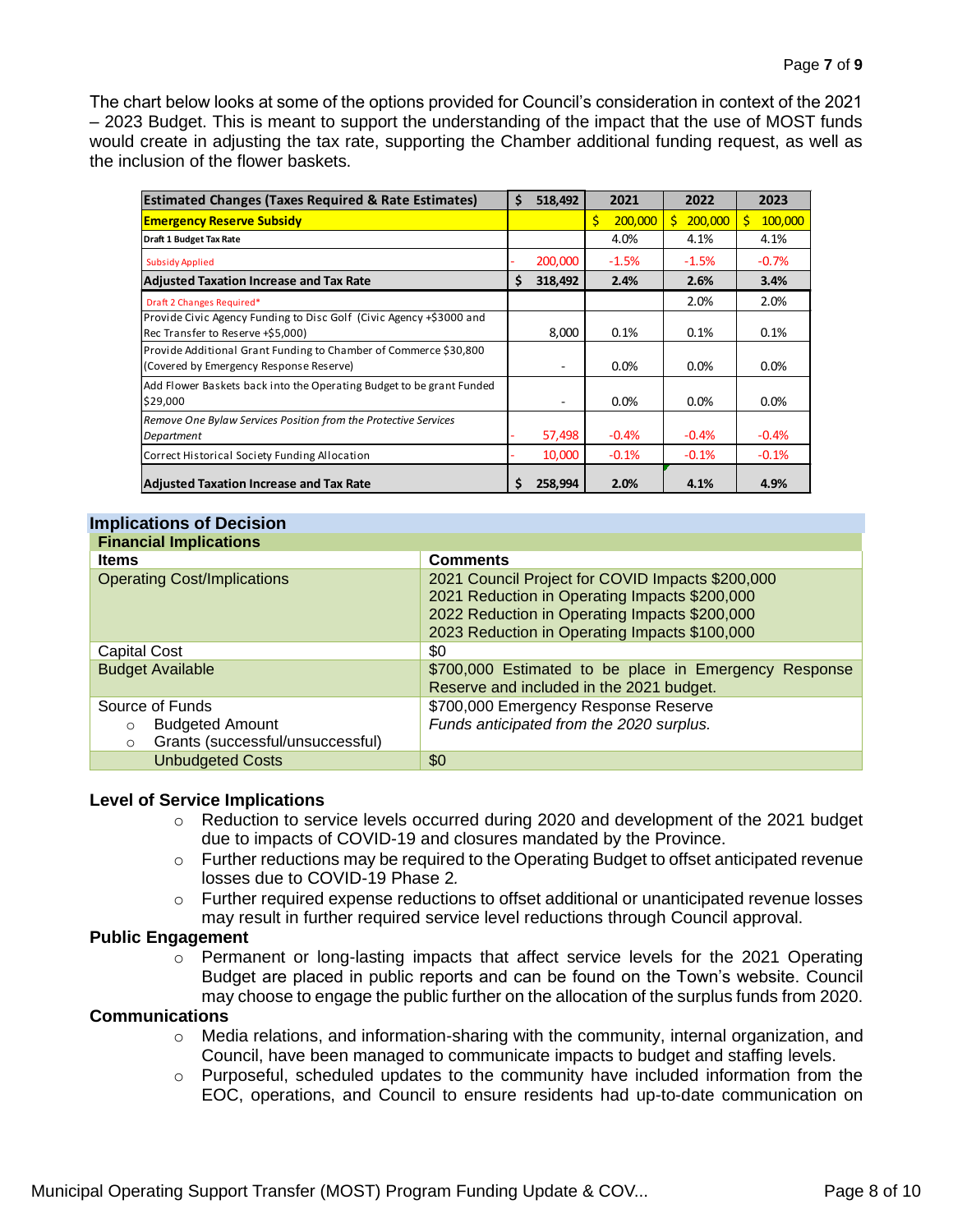impacts of COVID-19. Early on, other communities used Hinton's communication templates to manage their own correspondence through the Pandemic.

#### **Risk / Liability**

- o The second wave of COVID-19 in Hinton, the West Yellowhead region, and the Province is occurring at this time. There is now further increased risk that additional revenue losses and increased expenditures, or undetermined impacts may arise throughout this Pandemic.
- o Additional facility closures and revenue losses not already included in the 2021 Operating Budget may result in the need for additional reductions through measures such as service level decreases, re-assigning of personnel, and/or a re-instatement of temporary layoffs.
- $\circ$  Strategic objectives, operational targets, and capital project plans may not be achievable due to limited resources, funding, and time available as the Pandemic continues.
- o Subsidizing operational costs with reserve funds does impact future years with a required taxation increase when the subsidy no longer is there for use.

| <b>Legislative Implications</b>      |                           |                                                                                                                                                                                                                                                                                                                                                                                                                                                                                 |  |  |
|--------------------------------------|---------------------------|---------------------------------------------------------------------------------------------------------------------------------------------------------------------------------------------------------------------------------------------------------------------------------------------------------------------------------------------------------------------------------------------------------------------------------------------------------------------------------|--|--|
| <b>Conforms with:</b>                | Yes/No/<br><b>Partial</b> | <b>Comments</b>                                                                                                                                                                                                                                                                                                                                                                                                                                                                 |  |  |
| <b>Council's Strategic Plan</b>      | <b>Yes</b>                | <b>Supports Vision and Mission</b><br><b>Priorities: Infrastructure Maintenance and Safety</b><br>Goal 1: Responsibly grow, develop, and diversify the town of<br>Hinton.<br>Goal 3: Foster innovative, efficient, and exceptional service<br>delivery.<br>KS 3.1.2: Create an environment and culture of excellence.<br>KS 3.1.4: Build relationships with community.<br>Goal 4: Maintain safe and reliable infrastructure able to meet the<br>needs of the growing community. |  |  |
| <b>Community Sustainability Plan</b> | <b>Yes</b>                | No comments                                                                                                                                                                                                                                                                                                                                                                                                                                                                     |  |  |
| <b>Municipal Policies or Bylaws</b>  | <b>Yes</b>                | Supports Town Corporate Values by supporting a Safe work<br>environment                                                                                                                                                                                                                                                                                                                                                                                                         |  |  |
| <b>Provincial Laws or MGA</b>        | <b>Yes</b>                | Alberta Government - Safe Restart Agreement<br>Provincial Health Orders due to COVID-19                                                                                                                                                                                                                                                                                                                                                                                         |  |  |
| Other plans or policies              | <b>Yes</b>                | Supports Town Corporate Values by being a leader, supporting a<br>safe work environment, that is respectful of others and accountable.                                                                                                                                                                                                                                                                                                                                          |  |  |
| <b>Options / Alternatives</b>        |                           |                                                                                                                                                                                                                                                                                                                                                                                                                                                                                 |  |  |

*1. That Committee direct Administration to bring forward, in Draft 2 of the Budget December 15th direction to place excess funds from the 2020 Operating Budget due to the Municipal Operating Support Transfer (MOST) Program Funding into the Emergency Response Reserve.*

*That Committee direct Administration to bring forward, in Draft 2 of the Budget December 15th the use of \$300,000 of the Emergency Response Reserve to offset future year operational cost increases, of which \$200,000 to be used in 2021 and \$100,000 to be used in 2022 with the intention of minimizing taxation impacts on business and residents.*

*That Committee direct Administration to bring forward, in Draft 2 of the Budget December 15th , a \$400,000 Council Operating Project, it's use to be determined by Council at a future meeting, and funded from the Emergency Response Reserve.*